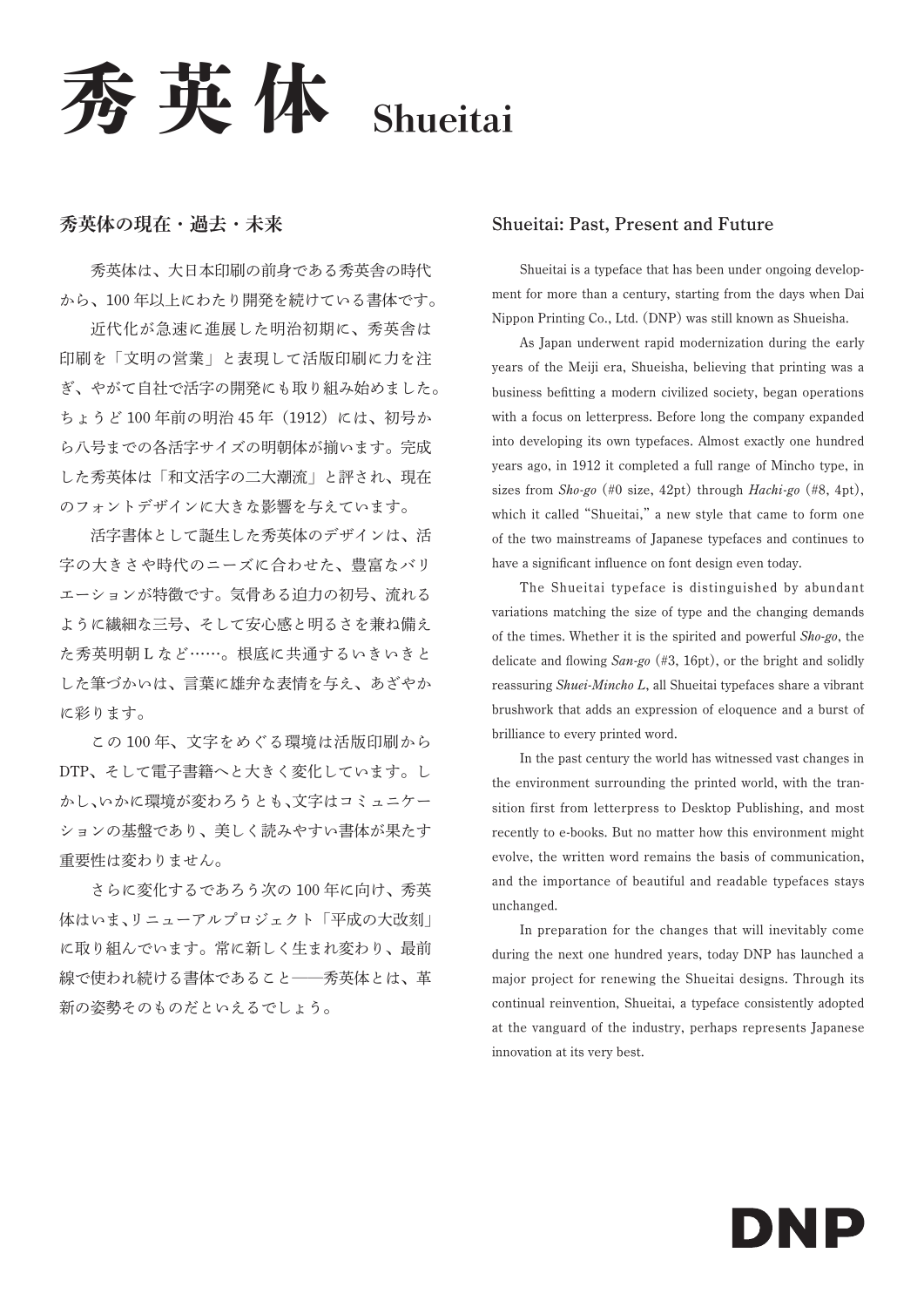#### B(18pt) M (18pt) L (18pt) (36pt) を 源 を を 口  $\Box$ 口 を呼んだ日」という意味だった。これが英語のローマでは一日(朔日)を を呼んだ日」という意味だった。これが英語のローマでは一日(朔日)を源となった。今日私たちが使用している太陽暦は、人類が を呼んだ日」という意味だった。これが英語のローマには、「明日」ということは、「明日」ということは、「明日」ということは、「明日」ということは、「明日」ということは、「明日」ということは、「明日」ということは、「明日」ということは、「明日」とい 呼 呼 呼 と  $\mathbf{I}$  $\mathbf{I}$  $\mathbf{I}$  $\lambda$  $\lambda$ ) 厷  $\lambda$  $\blacktriangledown$  $\overline{\blacktriangledown}$  $\overline{\bm{\mathcal{p}}}$ 龙 だ だ つ で  $\tau$ で 日 た。 日 日 は は は  $\frac{1}{2}$  $\zeta$  $\zeta$ と 日  $\overline{H}$  $\Box$  $\triangle$  $\overline{C}$ M  $\Omega$  $\zeta$ う意味だ  $\overline{H}$ う意 朔 朔 朔 意 私 日 日 日 味 九 味 だ ち だ を を を が っ つ  $\bigcirc$ calendae calendae calendae calendae た。 使 飞。 た。 .<br>用  $\zeta$  $\zeta$  $\mathsf{L}$  $\zeta$  $n$ n  $\overline{\mathsf{C}}$  $\overline{c}$ れ と  $\overline{C}$ ふ が W ぶ …<br>英 英  $\mathsf{b}$ W W  $\zeta$ ,英語 語 語 つ つ つ 太 飞。 飞。 尢 陽  $\mathcal{O}$  $\mathcal{O}$  $\mathcal{O}$ 暦 calendar calendar calendar  $\zeta$  $\zeta$ こ は 扎 九 れ は は は 類  $\mathcal{O}$  $\mathcal{O}$ の語 の語 語 語  $\mathcal{O}$ 月 が 月 月

#### 秀英明朝

リニューアルした本文用の秀英体は、今までの特徴を踏襲 しながら、細部のデザインは活字時代の原字に立ち返り、 書体本来の姿を探っていきました。横画の太さは他の明朝 体に比べ太めに開発しており、細い線のちらつきが少なく、 目に優しい黒みを保ちます。

#### Shuei-Mincho

For this newly redesigned Shuei style, while retaining the typeface's earlier characteristics, in the finer details we reverted to the artistry of the days of movable type and pursued the typeface's quintessential form. By making the horizontal strokes thicker than other Mincho typefaces, we maintained black clarity easy on the eyes, with minimal flicker of thin lines.

Rあ綾 (90pt)

#### 秀英初号明朝

漢字が持つ力強い線の動きと、スピード感のあるかな。傑 作といっても過言ではありません。平成の大改刻では、完 成期の昭和 4 年の見本帳を参考に、力強いだけでなくゆっ たりとした鷹揚さを現代に蘇らせました。

#### Shuei Sho-go Mincho

In this truly masterful typeface, the kanji characters evoke powerful linear movement and the kana project a sense of speed. In the project to update Shueitai for the 21st century, while referring to the sample book from 1929 when the original was completed, we revived a typeface imbued not only with great strength but with calm fluidity as well.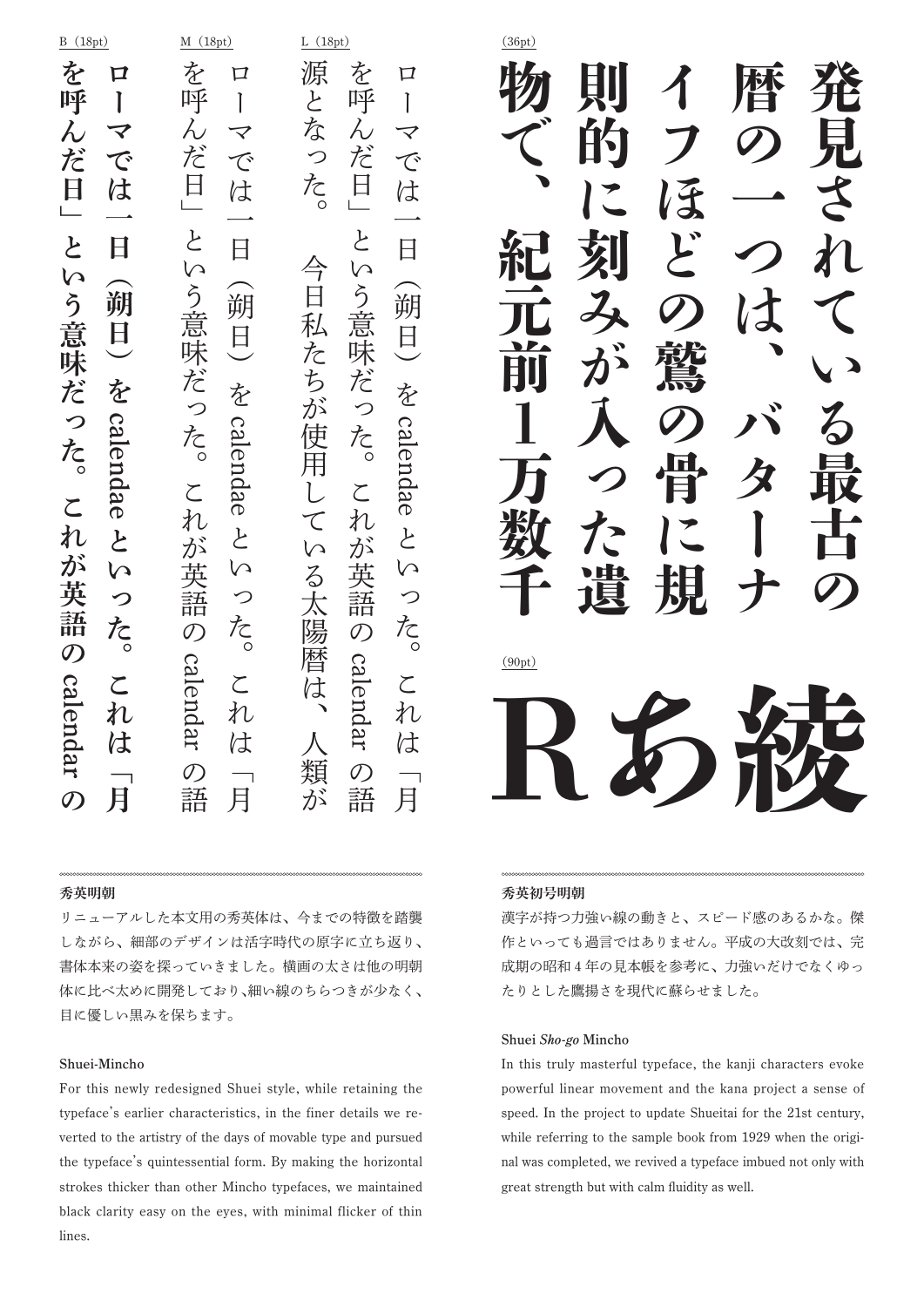$\underline{\textcircled{\texttt{\texttt{\&}}} L \text{ / Kin } L}(18 \text{ pt})$ 

Ca

B (18pt) L (18pt)

語 語 を を 0  $\bar{\phantom{a}}$  $\Box$ ローマでは一日(朔日)を 語源となった。今日私たちが使用している太陽暦は、人類が を使っている。<br>これは「女性の人」という意味だった。<br>これは「女性の人」という意味だった。 源 呼 源 呼  $\overline{1}$ れ  $\overline{1}$ とな ま と ん  $\lambda$  $\overline{\textbf{Y}}$ マ な で だ だ で で  $\overline{\overline{C}}$  $\overline{a}$  $\Theta$ は  $\bigcirc$ は  $\bigcirc$ 得 た。 た。  $\sqcup$ た と と 8 8  $\triangleq$  $\Leftrightarrow$ 最  $\mathsf{L}$ し、 。<br>朔  $\theta$ う 高 8 う 朔 私 私  $\overline{\mathsf{B}}$  $\mathcal{O}$ 意 意  $\theta$ 暦 た た |味だ )味だ ち ち を で を が つが あ っ っ calendae calendae calendae calendae 使用 使用 る。 た。 た。  $\overline{\phantom{a}}$  $\cup$  $\overline{\zeta}$  $\overline{\mathbf{C}}$ か **n** れ  $\overline{\mathcal{L}}$  $\overline{\mathcal{L}}$  $\mathsf{L}$  $\mathsf{L}$ ・<br>が ゙ゕ゙  $\overline{L}$  $\overline{\mathbf{z}}$  $\zeta$  $\overline{L}$ 英語 英語 太陽 太 つ 季 つ 。<br>图 た。 節 た。 の の 暦 暦  $\mathcal{O}$ Ca calendar calendar 到 は は lend. 来 れ れ は を は lar 類 類 正 が 月 が 月  $\boldsymbol{\mathcal{D}}$ 確  $\sigma$ 

#### 秀英丸ゴシック

これまでは得た場所である。しかし、季節の第一次を正確に得た場所である。しかし、季節の第一次を正確に得た場所である。しかし、季節の第一次を正確に得た場所である。しかし、季節の別である。しかし、季節の別で

Ľ

れ

ま

で

 $\overline{\overline{C}}$ 

得

た

,<br>最

高

 $\boldsymbol{\mathcal{D}}$ 

暦

で

あ

る。

L

か

季節

 $\bm{\mathcal{O}}$ 

到

来

を

正

確

語源となった。今日私たちが使用している太陽暦は、人類が

秀英体の魅力をさらに広げるため、新しく開発をしたのが 丸ゴシックです。秀英体のファミリーとして、骨格は秀英 角ゴシック金を参考にしています。端正な表情や品の良さ を大切に、ほのぼのした暖かみのあるデザインです。

#### Shuei MaruGo

This is a rounded Gothic typeface newly developed to expand the appeal of Shueitai even further. As part of the Shueitai family, Shuei MaruGo has a framework modeled on Shuei KakuGo Kin. It features a design with cozy warmth while carefully preserving neatness of expression and good taste.

| 銀 $B/$<br>Gin B (18pt)<br>意味だった。これが英語のは「月を呼んだ日」という<br>calendae といった。これ<br>ローマでは一日(朔日)を | 意味だった。これが英語の<br>は「月を呼んだ日」という<br>calendae といった。これ<br>ローマでは一日 (朔日) を |
|----------------------------------------------------------------------------------------|--------------------------------------------------------------------|
|                                                                                        | 意味だった。これが英語の                                                       |
| <u>銀L / Gin L (18pt)</u><br>意味だった。これが英語のは「月を呼んだ日」という                                   | は「月を呼んだ日」という                                                       |
| calendaeといった。これ                                                                        | calendae といった。これ                                                   |
| ローマでは一日 (朔日) を                                                                         | ローマでは一日 (朔日) を                                                     |

秀英角ゴシック金・銀

秀英角ゴシックには、二種類のかながあります。従来から ある秀英角ゴシックを受け継いだ金は、明るい表情でオー ソドックスに使えます。また、本文用の明朝体の骨格を活 かした銀は、明朝と同じように長い文章にも向くゴシック 体です。

#### Shuei KakuGo Kin / Shuei KakuGo Gin

We developed two varieties of kana for Shuei KakuGo, i.e. "square Gothic," typefaces. Kin carries on the earlier design, with a cheerfulness suited to standard usage. Gin makes use of the Mincho framework for main body usage and, like Mincho, is well suited to use in long passages.